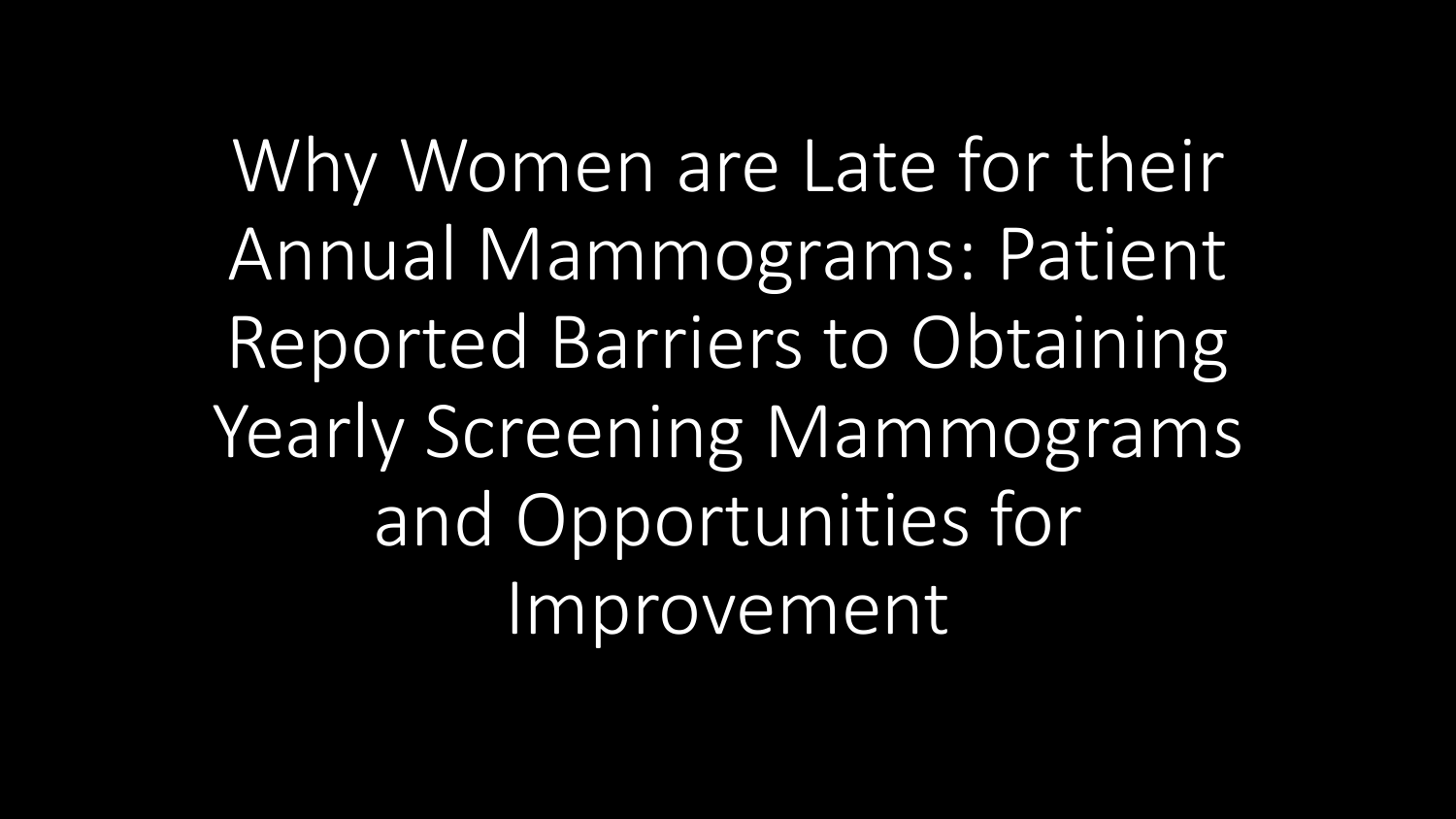### AUTHORS:

- Dr. Jaclyn Keller Nothing to disclose
- Dr. Fabiana Policeni Nothing to disclose
- Dr. Leonel Vasquez Nothing to disclose
- Tara Sorg Nothing to disclose
- Allen McGruder Nothing to disclose
- Dr. Brandi Nicholson Research Consultant, Hologic, Inc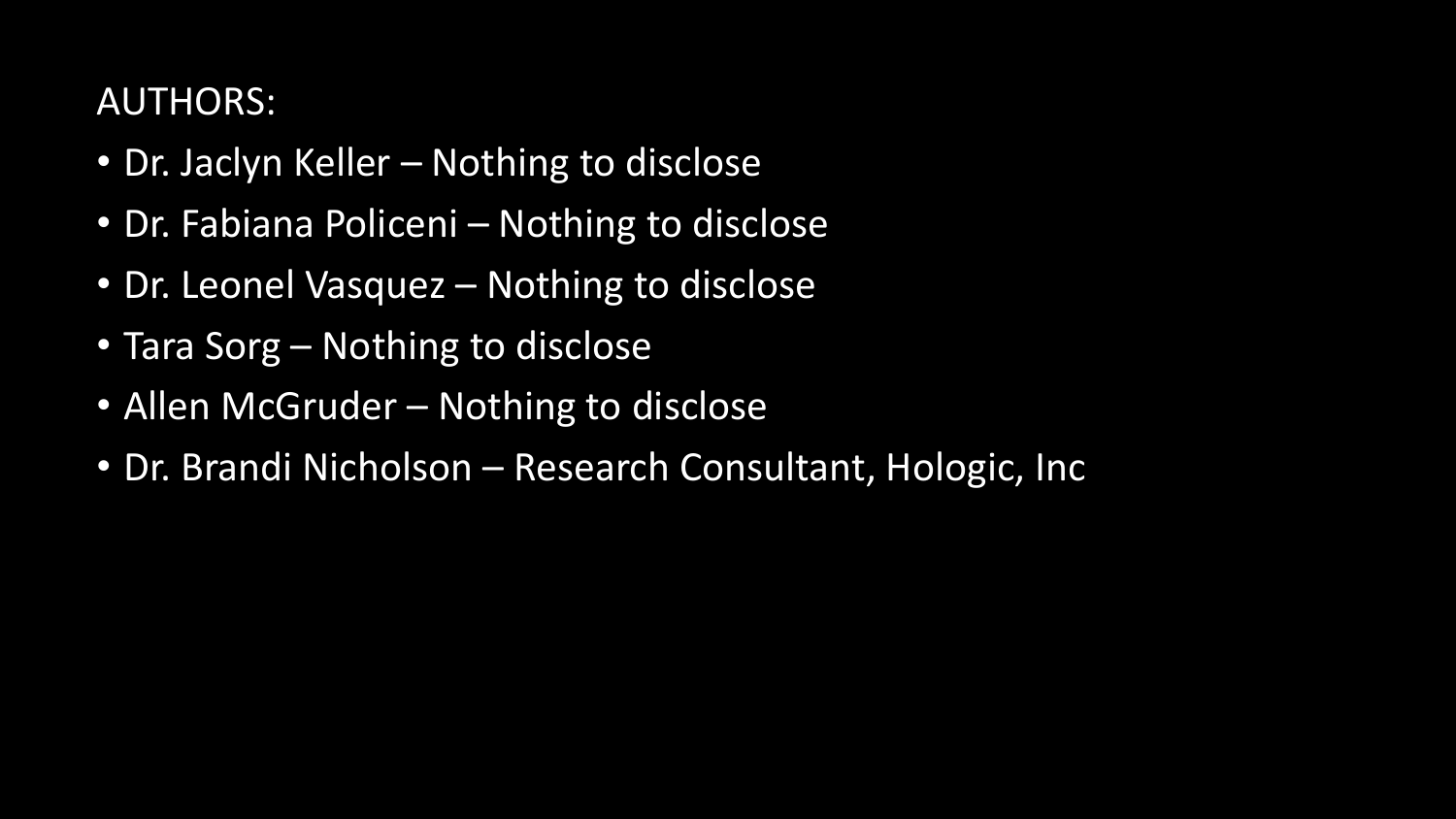## Purpose:

Screening mammograms are vital in the early detection and treatment of breast cancer. Despite this, not all women undergo yearly screening. We aim to identify barriers to women returning for their annual exam with a goal of being able to address these issues in our practice and improve adherence to screening.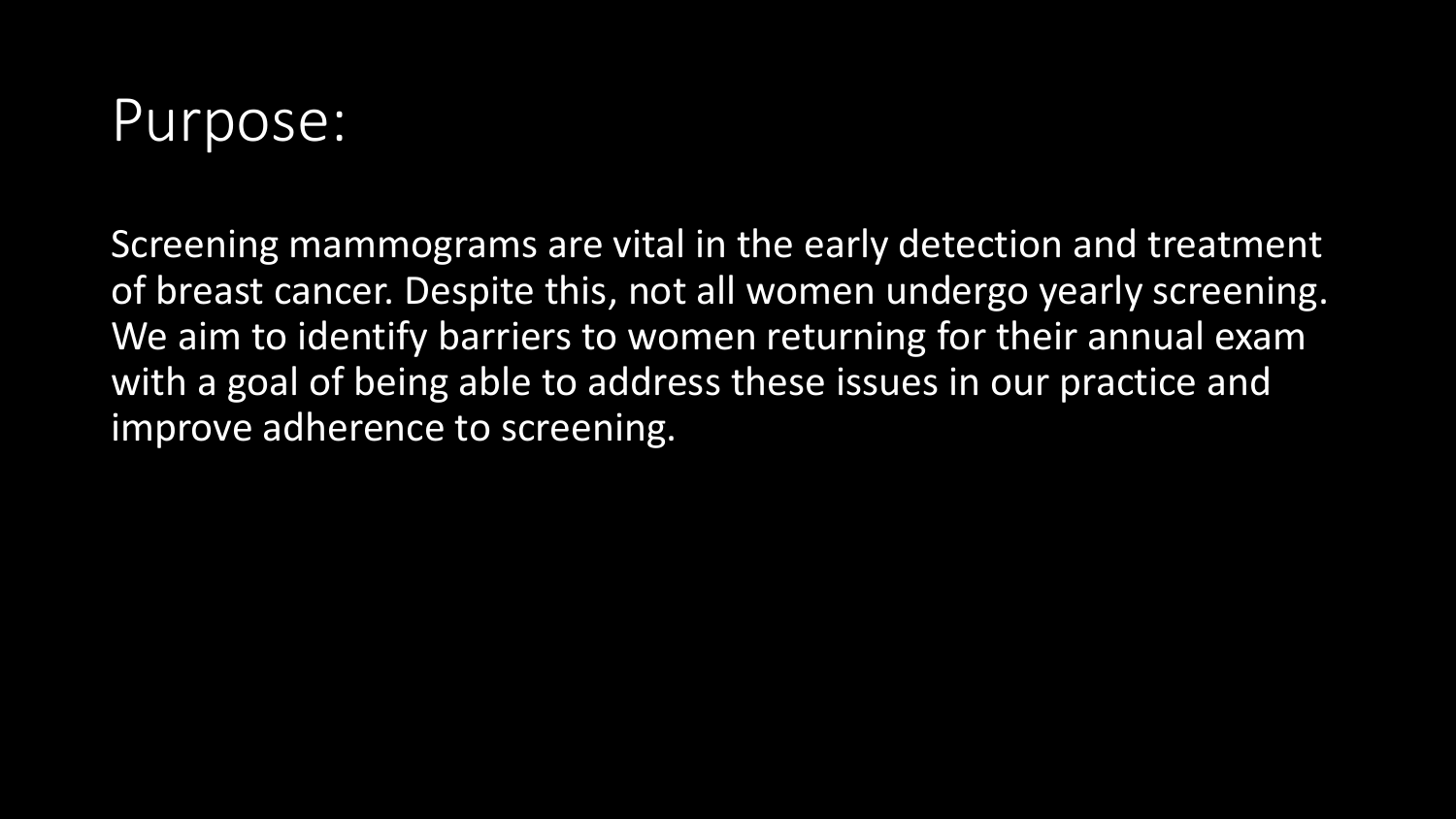# Methods:

The study was IRB approved and HIPAA compliant. The electronic medical record was used to identify patients >/= 40 years of age who had not returned to our institution for their routine screening mammogram within 16 months of their last exam from January 2015 to December 2018. Women with a personal history of breast cancer were excluded from this group. A multiple-choice survey consisting of 4 demographic identifiers and 6 questions was then emailed to these patients; the survey was not resent if the patient did not respond. Demographics included ethnicity, age group, proximity to our imaging center, and insurer. Survey questions were designed to elicit patients' knowledge of recommended initiation and frequency of screening mammograms and barriers to obtaining mammograms. We also wanted to learn what providers are recommending based on which accreditation to follow.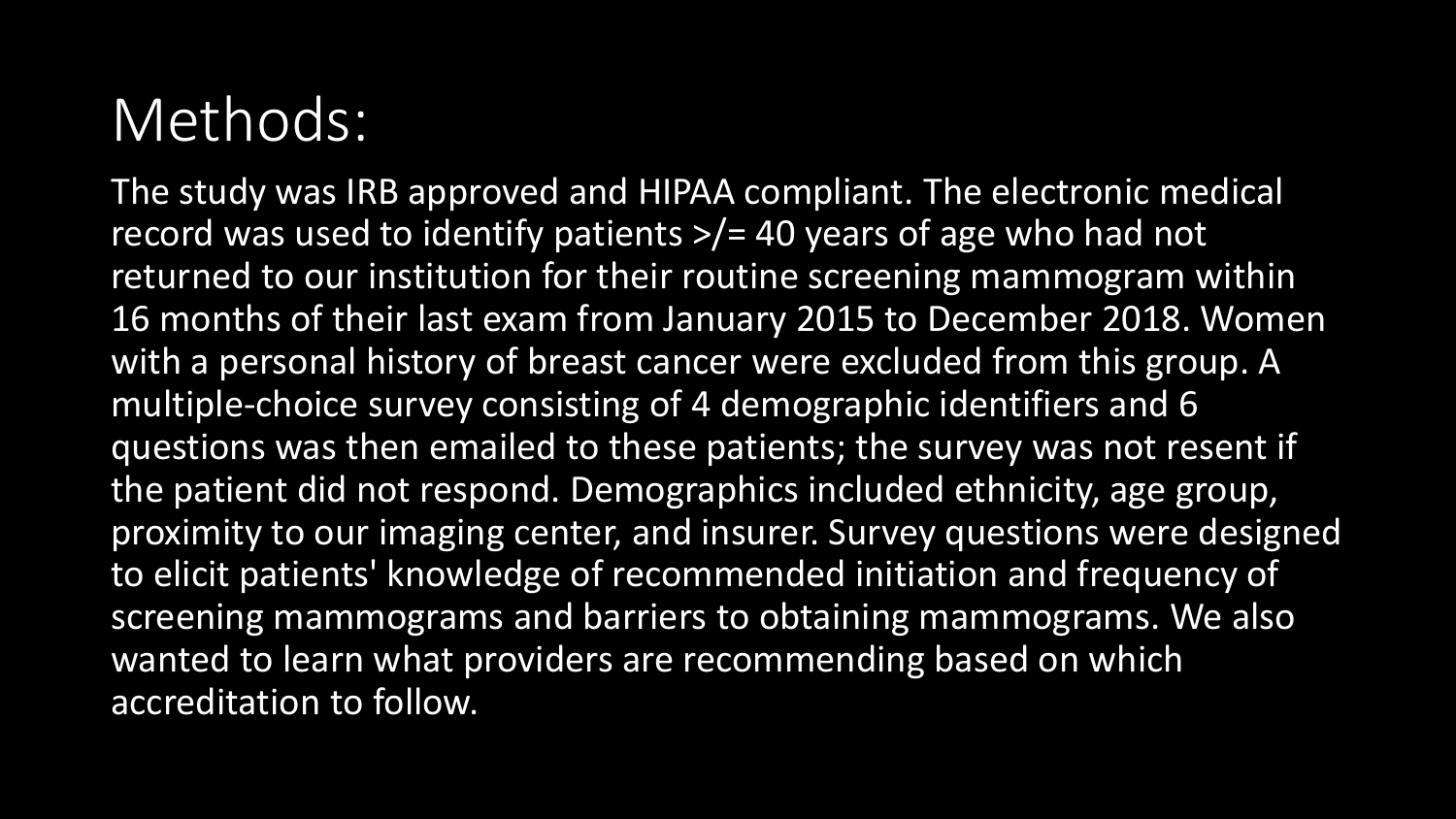### **Survey Questions**

- 1. At what age should women begin having a screening mammogram?
	- a. 35
	- b. 40
	- $c.50$
	- d. I don't know
	- e. Screening not indicated
- 2. To your understanding, how often should you receive a screening mammogram?
	- a. Every 1 year
	- b. Every 2 years
	- c. Every 3 years
	- d. I don't know
	- e. Screening not indicated
- 3. Do you receive a reminder when you are due for your mammogram?
	- a. Yes
	- b. No
- 4. Choose the main reason why you are late in completing your mammogram? Choose up to three.
	- a. I don't have a family history of breast cancer
	- b. I don't have any symptoms
	- c. I do not have insurance
	- d. I can't take time off work
	- e. I was not aware I was due
	- f. Mammograms cause me anxiety
	- g. Mammograms are painful
	- h. My last mammogram was a negative experience
- 5. How did you feel after your last mammogram? Choose up to three.
	- a. Relieved
	- b. Sad/Emotional
	- c. Accomplished
	- d. Anxious
	- e. Worried
	- f. Fine
	- g. Other
- 6. What type of Primary Care Physician do you have?
	- a. Internist
	- b. Family Practitioner
	- c. OB Gyn
	- d. Other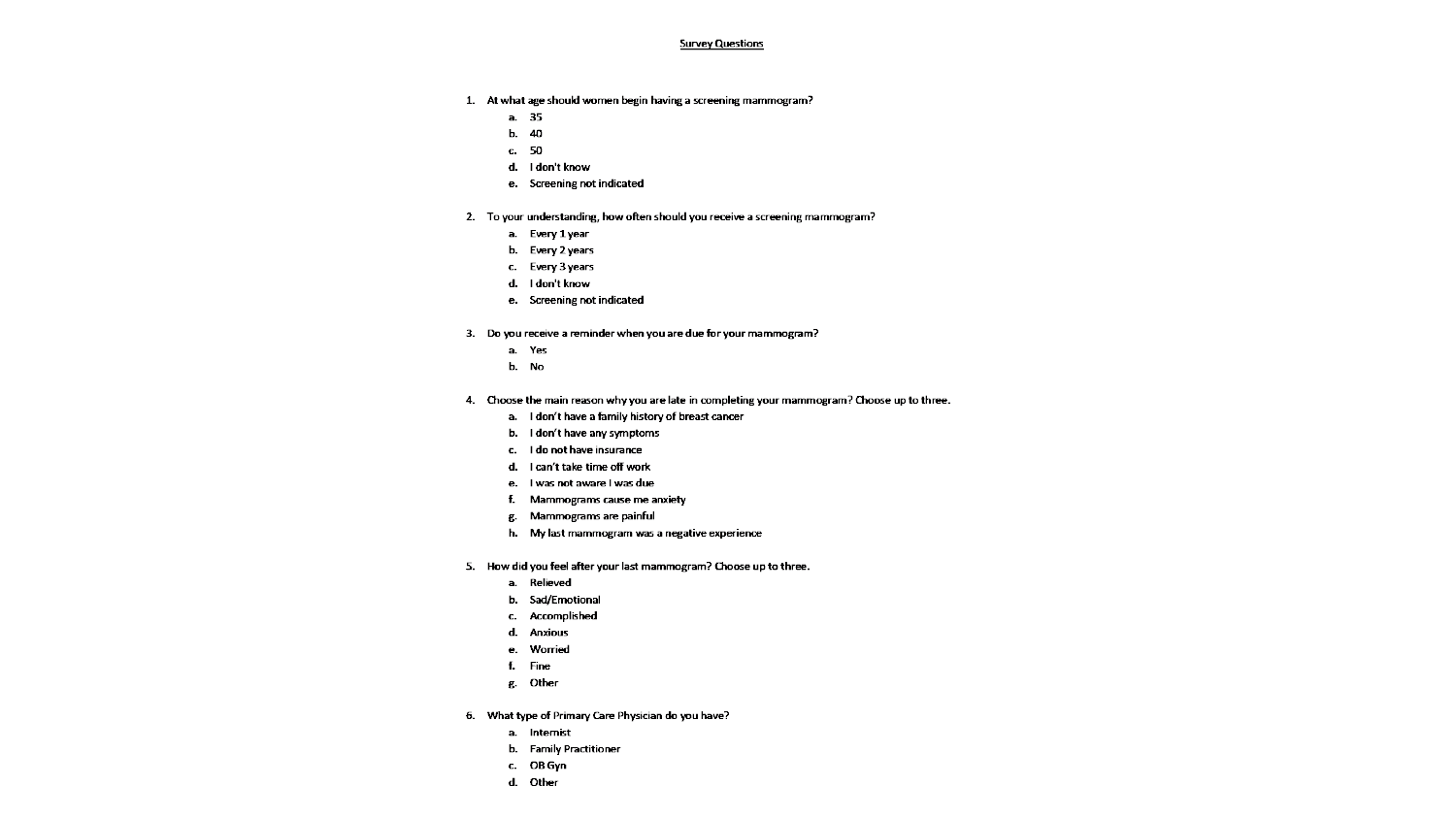### Results:

Invitation for survey completion was sent to 3477 patients. The 860 (25%) patients which stated they were in fact still receiving yearly mammograms but at a facility outside our institution were not further prompted to fill out the survey questions. Out of the remaining 2617 patients, 806 returned a completed survey for a 31% response rate. Most of our patients were Caucasian (94%). The highest percent of patients were 50-59 yo (25%). Seventy-four percent of patients lived less than 29 miles from our imaging center. Insurer types included 61% private, 4% Medicaid, 32% Medicare, and 3% self-pay.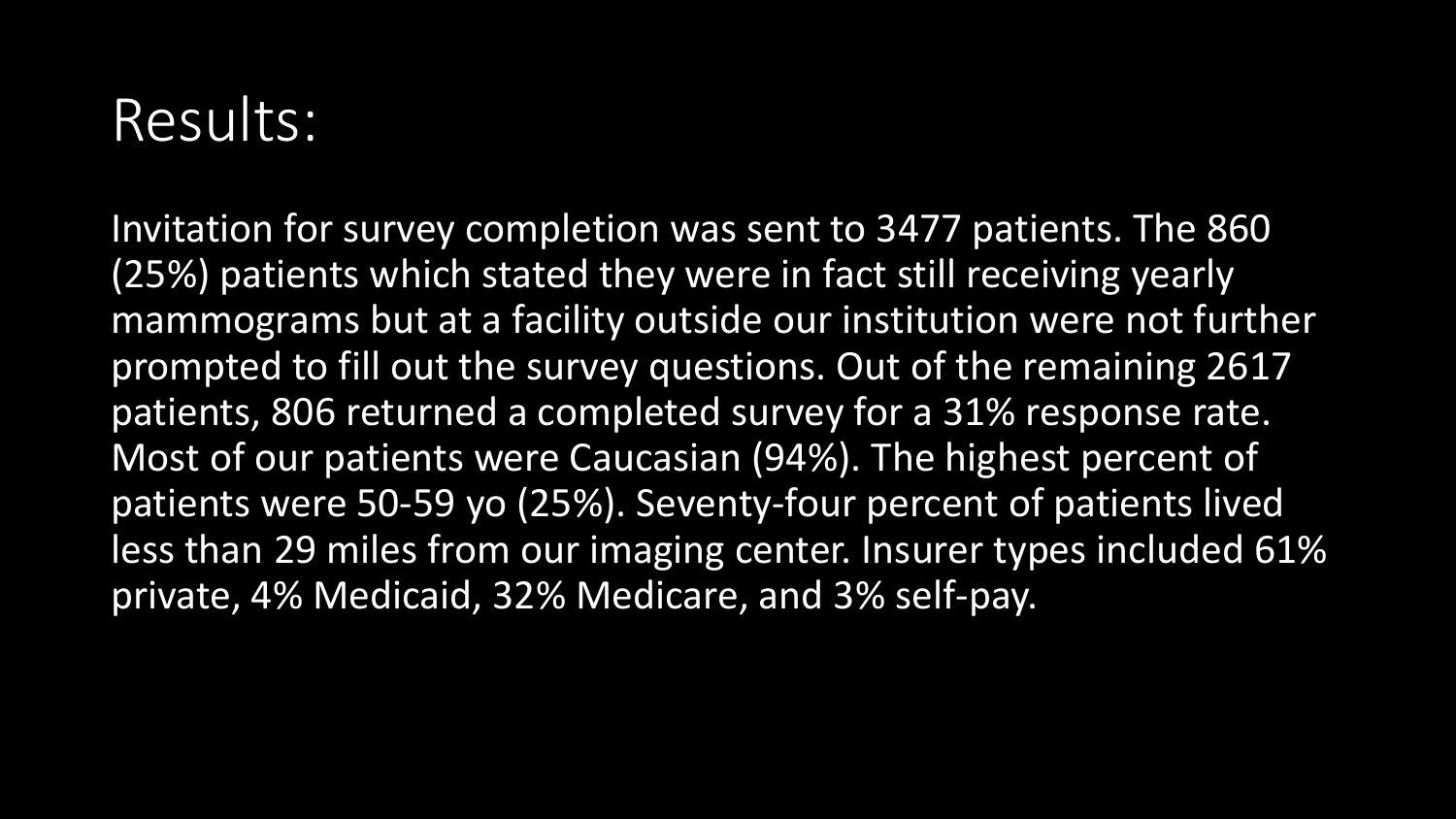## Results:

Related to patient knowledge of screening protocols, 50% picked 40 as the age to begin screening with 60% selected yearly as the appropriate interval. Related to institutional reminders, the split was 59:41 percent for not receiving a reminder versus getting a reminder letter. The top three cited reasons (up to three could be selected) for missing their annual mammogram was an unawareness they were due (22%), no family history of breast cancer (16%), and their doctor denied a need for an annual mammogram (14%). Some of the least selected reasons included lack of insurance, lack of time, and anxiety caused by mammograms. Patients did not commonly report negative attitudes towards their prior mammograms and most (57%) felt "fine" after their last exam.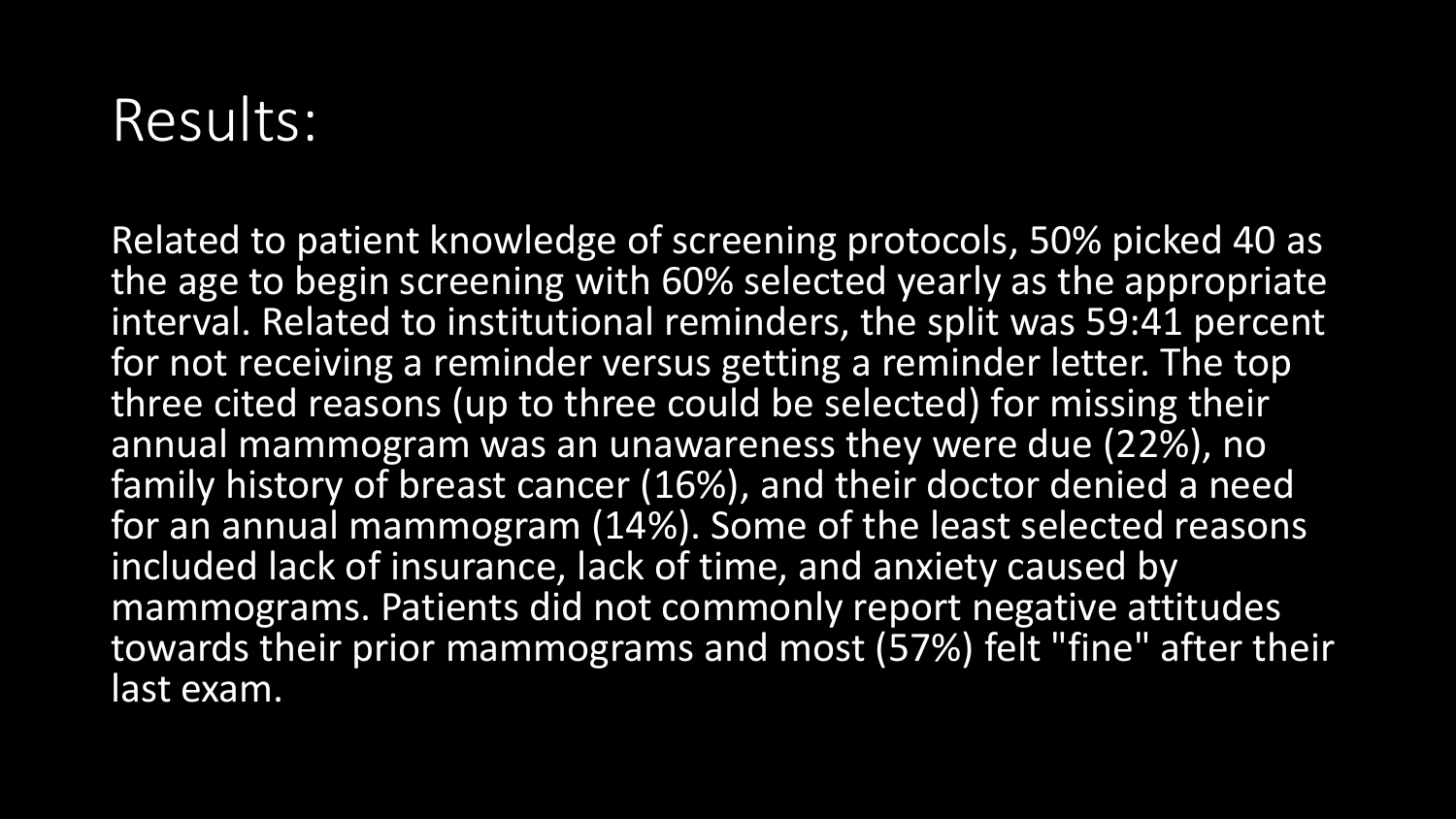Q7 - Do you receive a reminder when you are due for your mammogram?